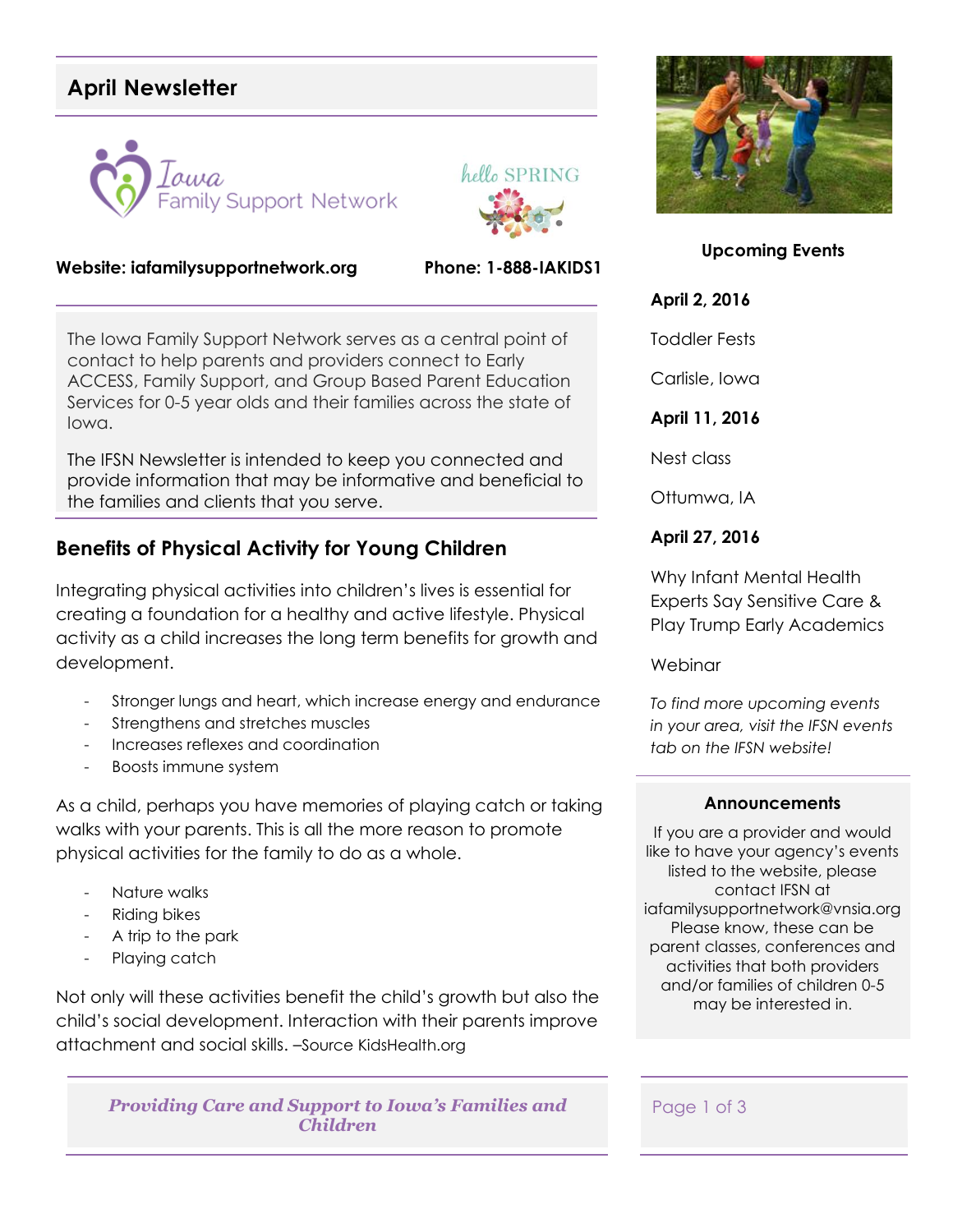## **April is Stress Awareness Month**

What is one of the best ways to relieve stress? Take a deep breath! Relaxation techniques and deep breathing help to decrease heart rate, blood pressure, and promote calmness. Deep breathing for 20 to 30 minutes each day can reduce stress and anxiety.

[http://www.health.harvard.edu/mind-and-mood/relaxation](http://www.health.harvard.edu/mind-and-mood/relaxation-techniques-breath-control-helps-quell-errant-stress-response)[techniques-breath-control-helps-quell-errant-stress-response](http://www.health.harvard.edu/mind-and-mood/relaxation-techniques-breath-control-helps-quell-errant-stress-response)

## **Gardening with Kids**

Gardening can be a great tool to encourage healthy eating. Not only that but it can positively affect your child's brain and body. You don't need a lot of outdoor space, grow some vegetables in a few plastic containers and soil or plant in your yard.

How gardening can affect the brain:

- As you make your garden and as it grows, you can discuss with your child different concepts, such as "how does the plant drink water", "why is the sun important to plants?"
- The other benefit is the vitamins and minerals from those veggies that are essential for development. They may be more open to tasting a food they grew!

How gardening can affect the body:

- Kids love to get their hands and feet in the dirt. While this is fun for them, research suggests exposing children to germs may offer them more protection from allergies and asthma later in life.
- Physical activity! Moving the soil, carrying the veggies, digging dirt, all promote healthy activity and promote gross motor skills!

How gardening can affect the soul:

- Planting seeds and watching them grow into vegetables, gives kids a sense of purpose and responsibility. Making sure they get water and sun fosters mindfulness.
- Gardening is also a time for family connections. It allows team building and promotes communication skills.
- The self-esteem a child can get from growing and then eating that vegetable they grew is priceless! -Source pbs.org



### **FREE Resource Materials!**

*Keeping you connected*

- IFSN offers helpful resources for learning about your child's development including:
	- Informational inserts on Early ACCESS, Group Based Parent Education and Family Support Services.
	- IFSN brochures as well as Tummy Time brochures.
	- **Developmental Magnets**
	- Early ACCESS Flyers

Visit the link below for direct access to our IFSN materials.



*To view and order IFSN materials visit:<https://www.iafamilysupportnetwork.org/forms/materials-order-form>*

*Providing Care and Support to Iowa's Families and Children*

Page 2 of 3